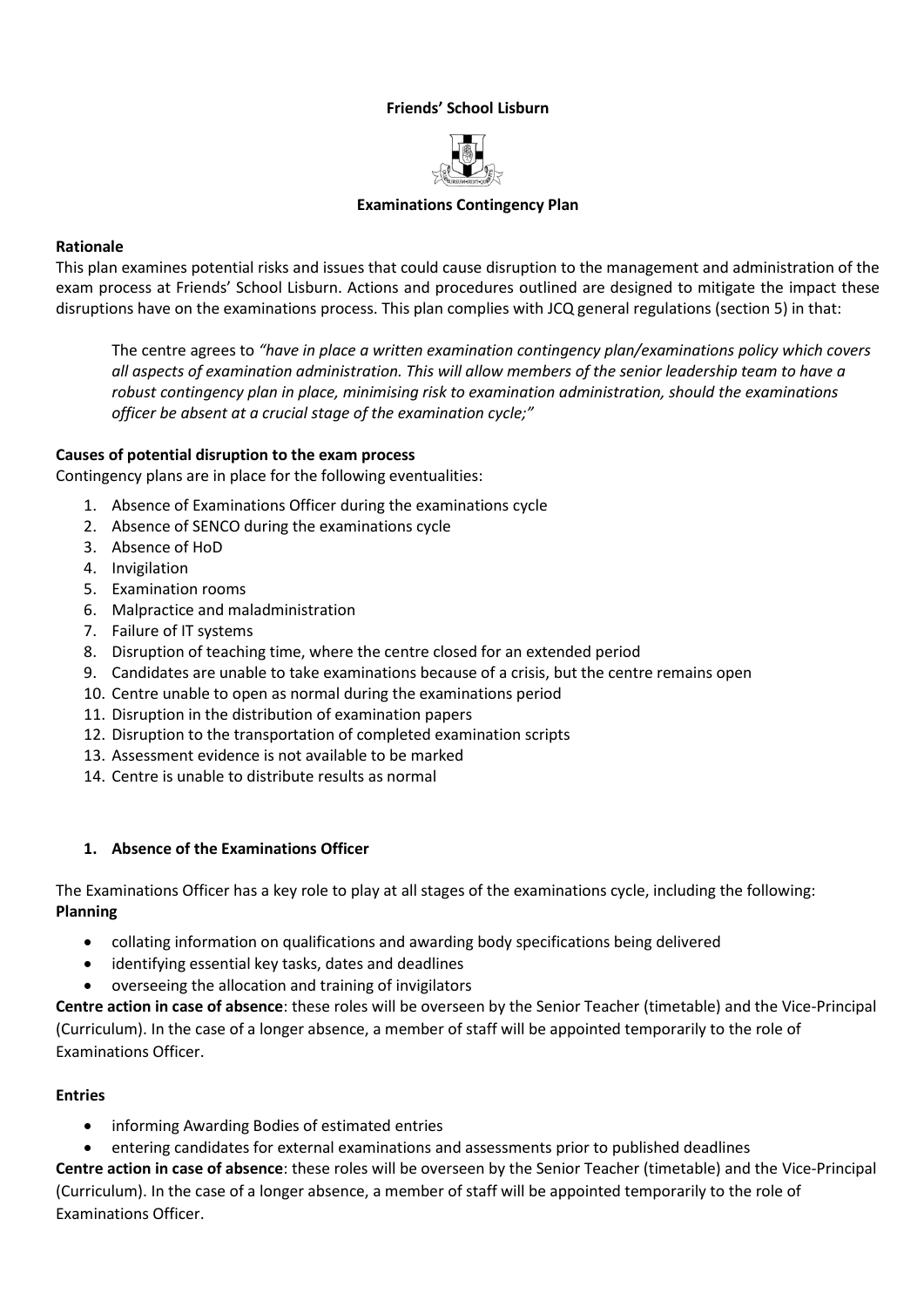# **Pre-examination period**

- issuing exam timetables, organising rooming and drawing up invigilation schedules
- briefing candidates on exam timetables and Awarding Body information
- organising storage of examination and assessment materials and candidates' work under required secure conditions
- overseeing the submissions of internal assessment marks and samples of candidates' work

**Centre action in case of absence**: these roles will be assumed by the Senior Teachers with responsibility for Key Stages 4 and 5. In the case of a longer absence, a member of staff will be appointed temporarily to the role of Examinations Officer.

# **Examinations period**

- ensuring examinations are taken under the conditions prescribed by Awarding Bodies
- in consultation with Heads of Key Stage and the SENCO, submitting reports and requests to Awarding Bodies, including very late arrival, suspected malpractice, maladministration and Special Consideration
- dispatching candidates' scripts to Awarding Bodies

**Centre action in case of absence**: Senior Teachers (Head of Key Stage 4 and Head of Sixth Form) will ensure that examinations are taken under correct conditions and will assume responsibility for room reports. The Chief Invigilator, under the supervision of the Senior Teacher (Timetable), will oversee the dispatch of scripts to Awarding Bodies.

## **Results and post-results**

- downloading results
- distributing results to candidates
- facilitating post-results services

**Centre action in case of absence**: The Senior Teacher (Timetable) will oversee the downloading and distribution of results. Senior Teachers (Head of Key Stage 4 and Head of Sixth Form) will facilitate post-results services.

## **2. Absence of the SENCO**

The SENCO is also involved throughout the examinations cycle, as follows:

# **Planning**

- testing and assessing candidates to identify potential access arrangement requirements
- collating evidence of need and evidence to support normal way of working

**Centre action in case of absence**: Year Teachers will work with Heads of School; if the absence is prolonged, a member of the teaching staff will be appointed temporarily to the role of SENCO. Alternative arrangements for testing can currently be arranged in school (HP); if this proves not to be possible, advice will be sought from the EA.

### **Pre-examination period and examination period**

- applying to the Awarding Body for approval for access arrangements
- identifying modified paper requirements to enable ordering to meet external deadline
- training staff to provide support to candidates with access arrangement
- liaising with the Examinations Officer in relation to support for candidates with Access Arrangements

**Centre action in case of absence**: these roles will be assumed by the Senior Teachers with responsibility for Key Stages 4 and 5.

### **3. Absence of Head of Department**

Heads of Department fulfil the following roles:

- providing provisional and final entry information to the Examinations Officer on time
- submission of internal assessment marks and candidates' work not provided to meet submission deadlines

**Centre action in case of absence**: a person will be designated in the relevant subject department and arrangements will be overseen by the Vice-Principal (Curriculum).

### **4. Invigilation**

# **The following problems may arise with invigilation:**

- Failure to recruit and train sufficient invigilators to conduct exams
- Invigilator shortage on peak exam days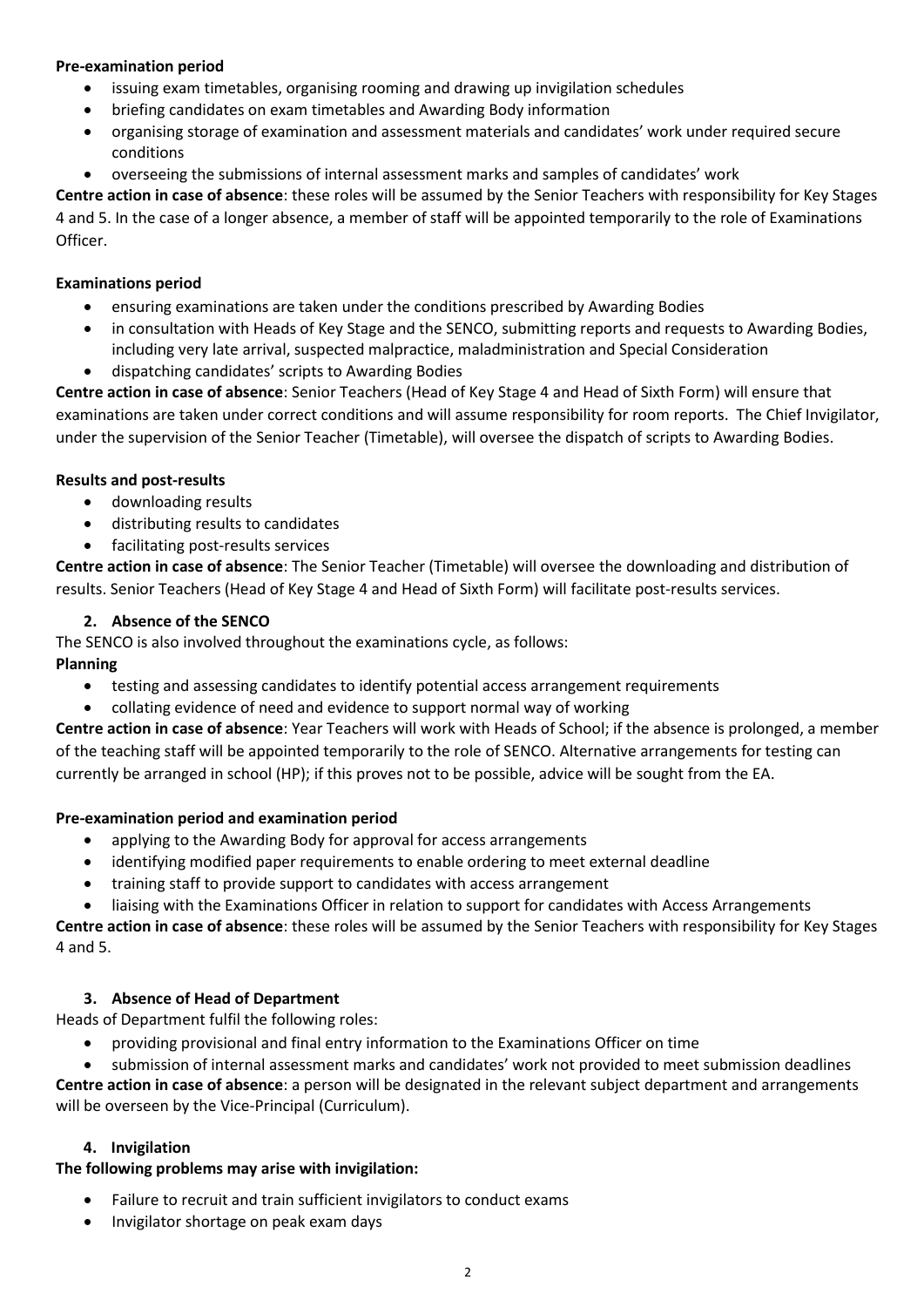• Invigilator absence on the day of an exam

**Centre action:** a list of trained invigilators will be kept; internal support staff, if appropriately trained, will be available to invigilate in emergencies. Invigilators are trained at the beginning of the examination period, and should follow the procedures outlined in guidance issued to them from the centre and from JCQ's ICE.

# **5. Exam rooms**

The Examinations Officer will liaise with the Senior Teacher with responsibility for cover in allocating rooms for the examination period, and will inform staff and pupils of classes which need to be re-located.

If there is a shortage of appropriate rooms at short notice, the cover manager will re-locate classes and allocate rooms as required. In the event of the Gym becoming unavailable at short notice, examinations can be moved to the Sports Hall.

## **6. Suspicion of Malpractice or Maladministration**

Any incidents of suspected malpractice should be reported to the Examinations Officer, who will contact the Head of Centre as soon as possible. In the event of maladministration, a full disclosure should be made to the Examinations Officer, who will alert the Head of Centre as soon as possible. In either case, either the Head of Centre or the Vice-Principal (Curriculum) will seek advice from the relevant Awarding Body.

## **7. Failure of IT systems**

In the event of a MIS (SIMS) failure, final entries and release of results could be affected. In the first instance, the C2k helpdesk will be contacted.

In the event of a general IT failure, back-up laptops will be used for pupils who require the use of computers. The C2k helpdesk will be contacted in order to find a solution to the problem.

## **8. Disruption of teaching time**

In the event of unavoidable disruption to teaching time, the centre will communicate with parents, carers pupils about plans to address this. Where pupils have to be kept off school, every attempt will be made to minimise the impact on examination classes.

### **9. Candidates unable to take examinations because of a crisis – centre remains open**

The centre will communicate with relevant Awarding Bodies to make them aware of the issue, and will communicate with parents, carers and candidates regarding solutions.

# **10. Centre unable to open as normal during the exams period**

The centre will communicate with relevant Awarding Bodies to make them aware of the issue, and will communicate with parents, carers and candidates regarding solutions.

### **11. Disruption in the distribution of examination papers**

The Examinations Officer will check that papers have been delivered by the expected date. Where this is not the case, the centre will communicate with Awarding Bodies as soon as possible and organise alternative delivery of papers, or to print papers if these can be delivered electronically.

### **12. Disruption to the transportation of completed examination scripts**

The Examinations Officer will communicate with relevant Awarding Bodies in the event that there is a delay in collection, or a failure in the collection service.

### **13. Assessment evidence is not available to be marked**

If there is large-scale damage to completed examination scripts or assessment evidence before it can be marked, the Head of Centre will communicate this immediately to the relevant Awarding Body and subsequently to students and their parents or carers. In the case of staff absence, the Vice-Principal (Curriculum) will liaise with subject departments and arrange for work to be marked and returned.

### **14. Centre unable to distribute results as normal**

The centre will contact the Awarding Bodies about alternative options and will inform pupils, parents and carers.